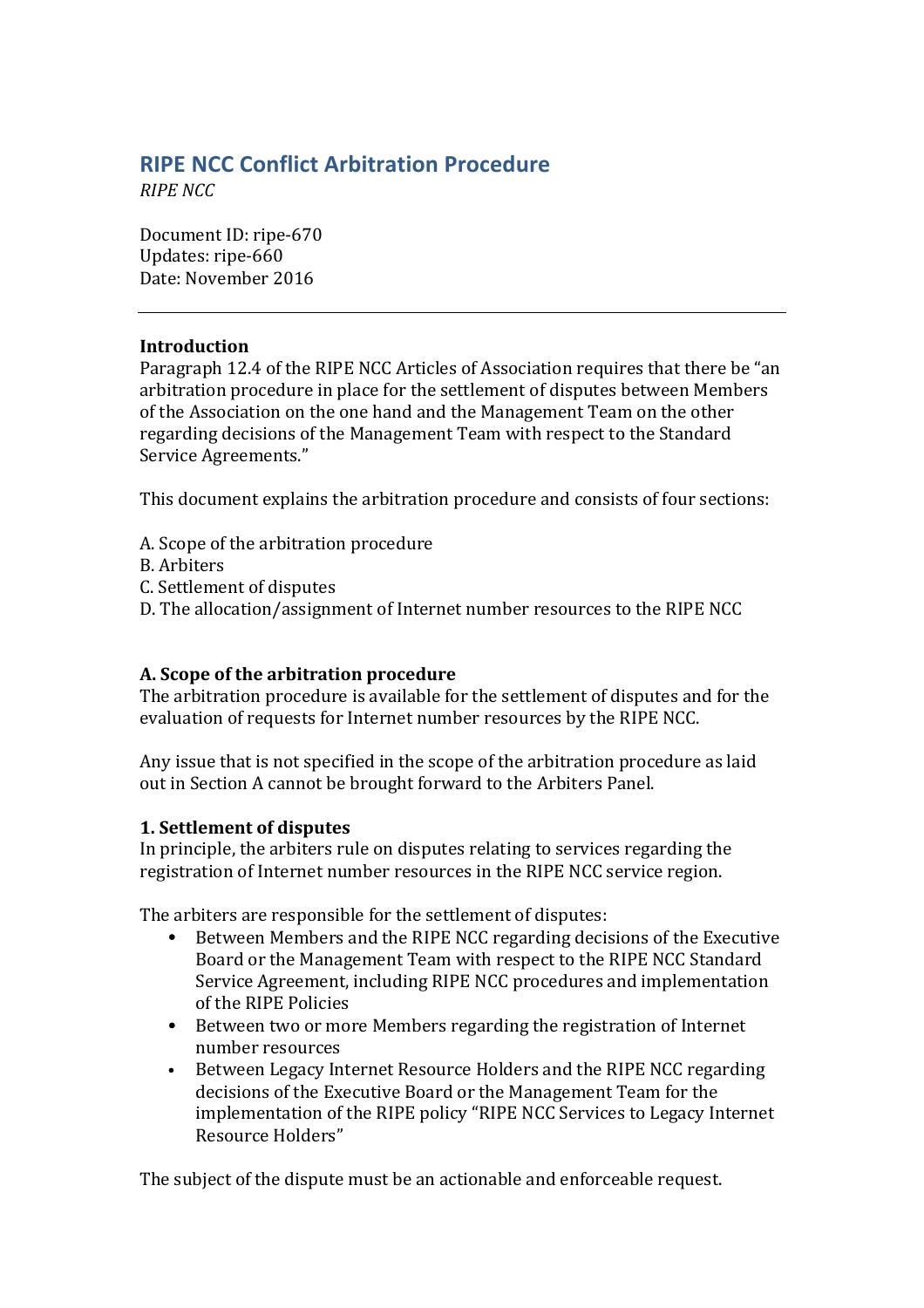The arbitration procedure is not applicable for RIPE NCC services that, in their Terms and Conditions, provide a concrete competent national court for disputes.

The RIPE NCC Conflict Arbitration Procedure is of an informal nature and is not meant to fall within the scope of the "Arbitration" as described in the Dutch civil law (Wetboek van Burgerlijke Rechtsvordering, Vierde Boek, "Arbitrage"). Parties involved in a dispute have the option to challenge the arbiters' ruling at Dutch or other national competent courts.

## **2.** Evaluation of requests for Internet number resources by the RIPE NCC

According to the RIPE Policy, "Allocating/Assigning Resources to the RIPE NCC", arbiters are responsible for evaluating the validity of all requests for Internet number resources made by the RIPE NCC.

# **B. Arbiters**

## **1. General**

The tasks described above (in section A) are assigned to the arbiters. All arbiters jointly are referred to as the Arbiters Panel.

The RIPE NCC must make sure that there are at least seven (7) arbiters sitting on the Arbiters Panel at all times but it should not consist of more than fifteen  $(15)$ persons. 

# **2. Criteria, procedure and dismissal**

#### **2.1. Criteria**

Arbiters must be natural persons. They must have good knowledge of the Internet environment, working experience in the IT sector and good knowledge of RIPE NCC procedures and RIPE Policies. The entire Arbiters Panel should reflect as broad a spectrum of Internet community members as possible.

Arbiters must commit to performing the tasks corresponding to this function when requested to do so. Arbiters must also commit to being responsive to the RIPE NCC and other arbiters regarding matters related to their function.

The RIPE NCC will contact the arbiters twice a vear and request that they confirm their availability and engagement to their function.

Arbiters must be impartial. Persons having a function that does not allow them to be impartial cannot become arbiters (for example, members of the RIPE NCC Executive Board or staff of the RIPE NCC).

#### **2.2. Procedure**

People that wish to become arbiters upon invitation by the Executive Board must fill in the application to become an arbiter (see box below) and send it to the RIPE NCC Executive Board.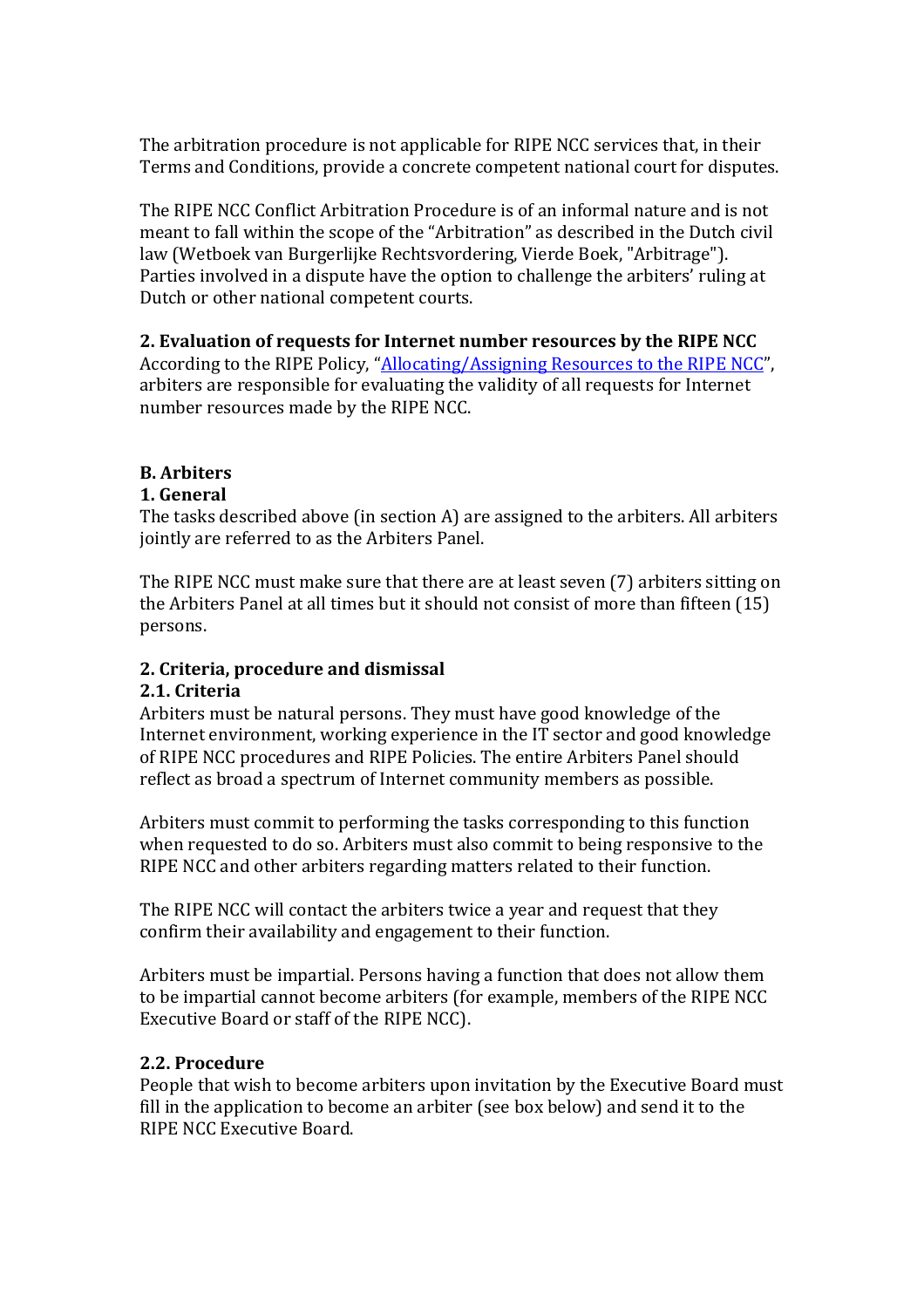**Application to become an Arbiter** Name: Profession: Biography: Motivation: Declaration of interests: [Please list all functions or past functions that may cause a conflict of interest with a possible party (for example, shareholder in a Member organisation)]

The RIPE NCC Executive Board will decide on the eligibility of the applicant at the Executive Board meeting that follows submission of the application. Once the Executive Board has decided on the eligibility, the applicant is nominated for the function of arbiter.

The RIPE NCC General Meeting (GM) has the final authority to approve the applicant for the arbiter's function. The resolution to approve the nomination will take place at the first GM after the nomination. After approval by the GM, the arbiter immediately becomes available for the settlement of disputes.

#### **2.3 Dismissal**

If an arbiter fails in performing their tasks appropriately or there are doubts about the arbiter's performance or impartiality or the arbiter is unresponsive for a period of one year, this arbiter must either resign or the Executive Board will propose their dismissal at the GM. The GM has the authority to dismiss an arbiter. Until this arbiter resigns or is dismissed, they are entitled to undertake any of the arbiters' tasks.

#### **3. The list of arbiters**

The arbiters will be listed alphabetically by surname.

As soon as an arbiter is engaged (not just temporarily put forward) in a dispute or an evaluation of a request for Internet number resources, their name is transferred to the bottom of the list. The next arbiter moves to the top of the list and takes the next request for arbitration.

This process continues through the list of arbiters.

According to their availability, the arbiters will be able to rearrange the order of their name in the list.

View the list of arbiters: <https://www.ripe.net/about-us/legal/arbitration/list-of-arbiters>

#### **4. Arbiters' compensation**

The RIPE NCC will cover any costs incurred by arbiters related to the arbiter's function, including travel expenses for attending meetings with other arbiters.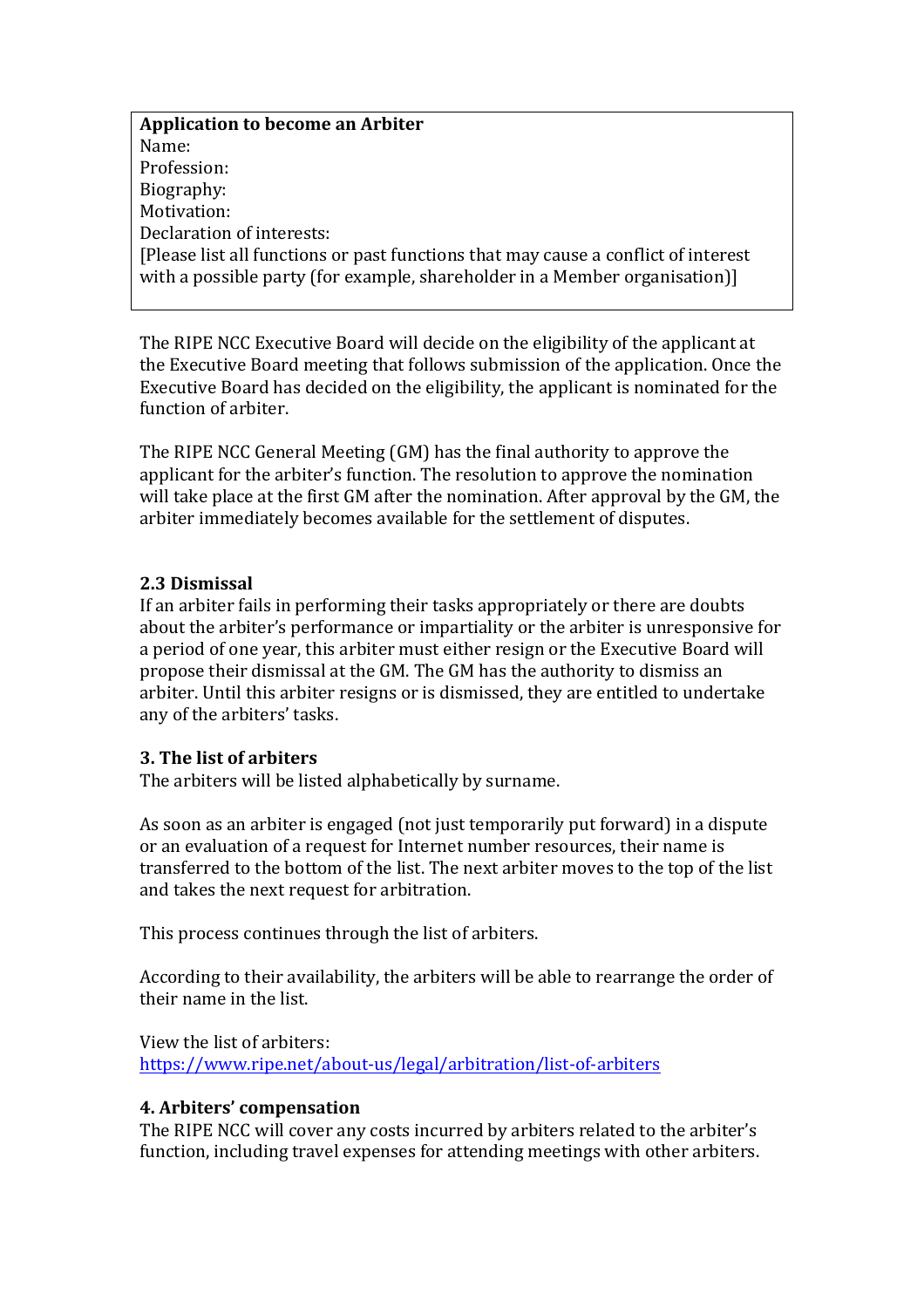Arbiters will not be compensated for the time and effort they spend in their function as arbiters.

# **C. Settlement of disputes**

#### **1. Initiation of the procedure**

In the case of a dispute, both parties should document their grievances and communicate them to the other party. They should then try to resolve the conflict between themselves. Only if such resolution has been tried and documented by at least one of the parties can either party request arbitration by submitting the Request for Arbitration form.

Arbitration can be requested within a reasonable timeframe from the commencement of the dispute. This timeframe can be no longer than one year.

The Request for Arbitration form must be filled out with all requested information. If a Request for Arbitration form is not duly filled out or if the provided information is not adequate for the initiation of the procedure, the party sending the Request for Arbitration form has a two-month timeframe, starting from the date they initially sent the form, to provide the missing information. The two-month timeframe cannot not exceed the one-year period specified in the previous paragraph.

If the party sending the Request for Arbitration form does not provide all requested information within the timeframe mentioned above, the Request for Arbitration form will be rejected.

The Request for Arbitration form shall be considered as submitted on the date all requested information is received.

The Request for Arbitration form is available at: [https://www.ripe.net/about-us/legal/arbitration/ripe-ncc-arbitration-request](https://www.ripe.net/about-us/legal/arbitration/ripe-ncc-arbitration-request-form)[form](https://www.ripe.net/about-us/legal/arbitration/ripe-ncc-arbitration-request-form)

#### Note:

The party initiating the procedure is free to select an arbiter from the Arbiters Panel with no regards to the list. If this arbiter is not available, or if the other party objects to this selection, or if this arbiter has a conflict of interest in the dispute, the arbiter must be chosen according to the list (see sections C.2.1. and C.2.2.). 

This communication and any communication among the parties and the arbiters must take place in English.

If the RIPE NCC is one of the parties involved in the conflict, clerical support may be provided by a third party if so requested by the other party or by the arbiter at the time of the initiation of the process.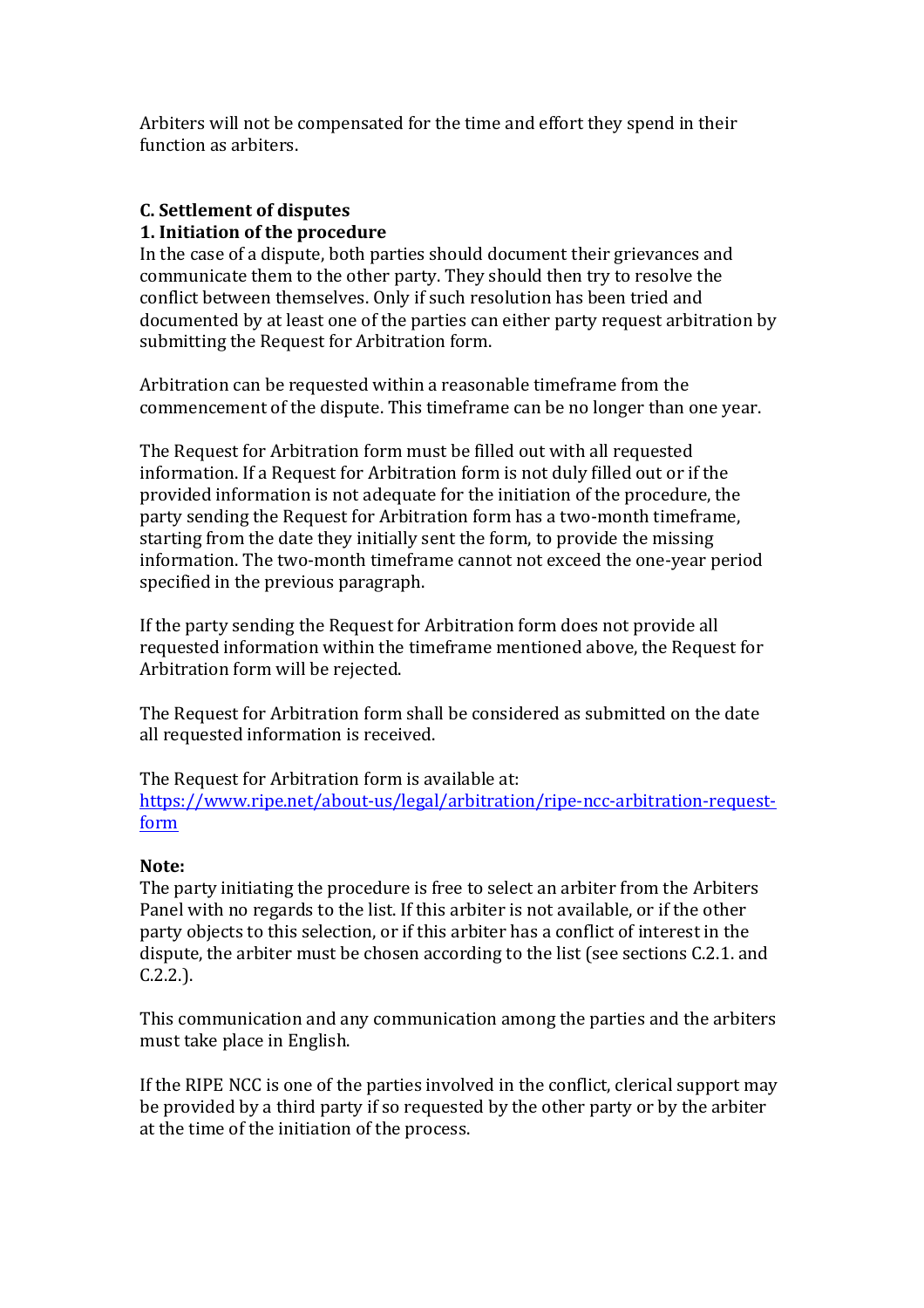## **2. Actions from the arbiter**

# **2.1. Provision of information and undertaking arbiter**

The selected arbiter must send an email to both parties to indicate:

- Their function as the arbiter of the dispute
- Information about themselves that could be considered as a potential conflict of interest in relation to the arbiter undertaking the dispute
- The possibility for the other party to object to their function as the arbiter of the dispute
- Both parties' obligation to indemnify the arbiter by signing the indemnification statement
- An email address for the purpose of communication and exchange of information during the arbitration procedure

The other party will then have two calendar weeks to either accept arbitration by this arbiter or to object. If the other party does not react, it is assumed that arbitration by this arbiter is accepted.

If the other party objects to the selected arbiter, that party must state the reason for the objection. If there is an objection, the parties no longer have the option to select an arbiter. The first arbiter in the list (see above at section B.3.) will be put forward and will send an email to both parties to indicate:

- Their function as the arbiter of the dispute
- Information about themselves that could be considered as a potential conflict of interest in relation to the arbiter undertaking the dispute
- The possibility for the other party to object to their function as the arbiter of the dispute
- Both parties' obligation to indemnify the arbiter by signing the indemnification statement
- An email address for the purpose of communication and exchange of information during the arbitration procedure

If this arbiter is not acceptable to either party, the next arbiter in the list will be put forward and will send an email to both parties to indicate:

- Their function as the arbiter of the dispute
- Both parties' obligation to sign the indemnification statement
- An email address for the purpose of the communication and exchange of information during the arbitration procedure

The parties do not have the option to object to arbitration by this arbiter.

#### **2.2. Conflict of interest**

Arbiters having a direct conflict of interest in the dispute will exclude themselves as early as possible from the procedure. The next arbiter in the list will be put forward and will communicate with the parties.

Should a conflict of interest become apparent at a later stage in the procedure, the arbiter concerned will immediately inform the parties. If either party then requests the removal of this arbiter from the dispute, the next arbiter in the list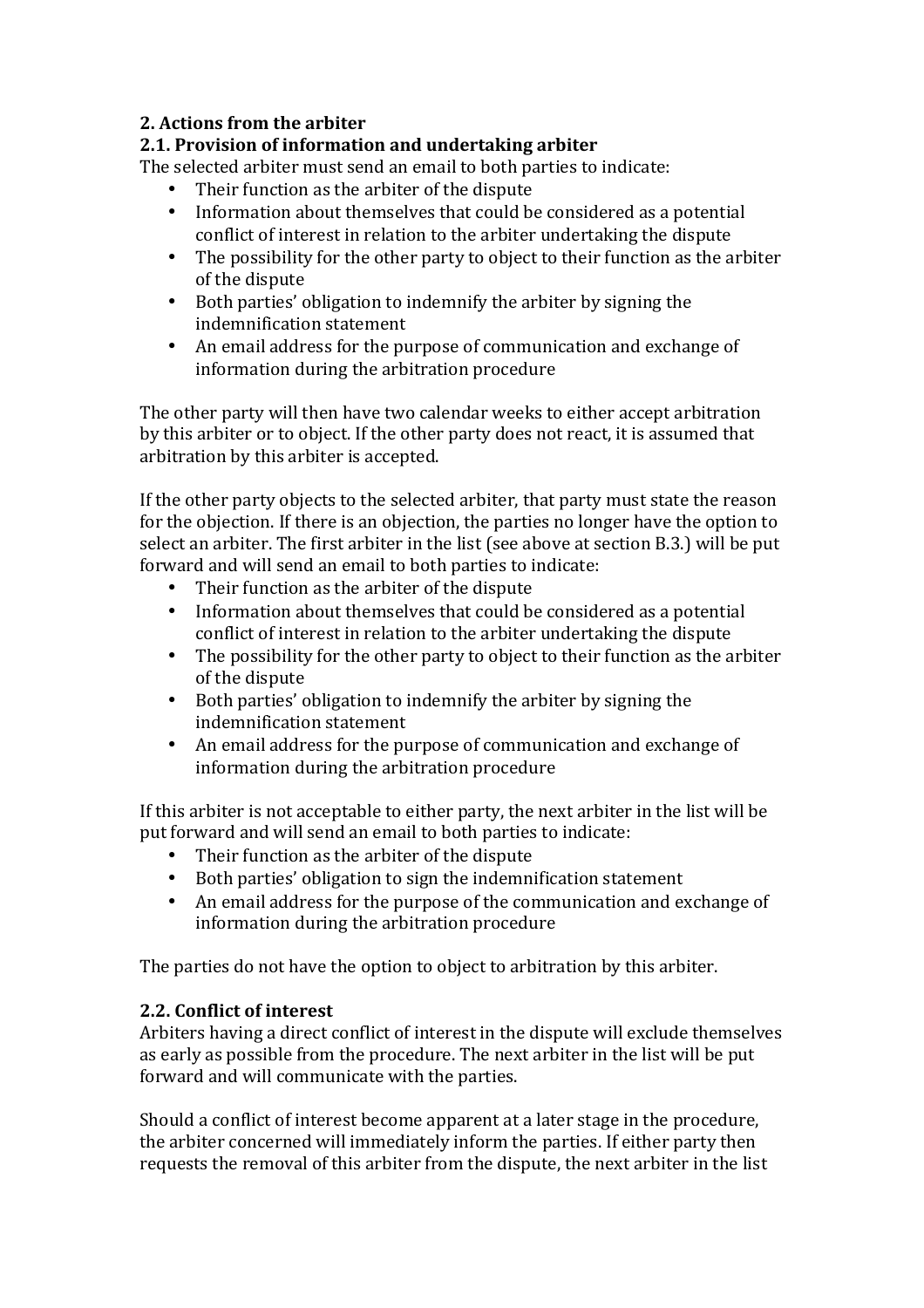will be put forward and will communicate with the parties instead. Both parties will have to sign an indemnification statement with regards to the new arbiter.

# **2.3. The indemnification agreement and deposit**

Both parties must sign the arbiter's indemnification statement within two calendar weeks of the notification by the final arbiter. Once both parties sign the indemnification statement, the arbitration commences.

If the dispute relates to an outstanding invoice to the RIPE NCC, the payment of the invoice must be made to the RIPE NCC, who will keep the amount in escrow for the duration of the arbitration. In this case, the arbitration commences upon:

- Receipt of payment by the RIPE NCC; and
- The signing of the indemnification statement by both parties.

If a conflict of interest becomes apparent at a later stage and a new arbiter undertakes the dispute as described in section 2.2, the arbitration re-commences upon the signing of the new indemnification statement by both parties.

# **3. Submission of information**

The arbiter will ask both parties to submit all information that can assist in reaching a ruling in the dispute. The parties must submit the information by email within two calendar weeks of the arbiter's request for information.

The arbiter may request within the next four calendar weeks any further information relevant to the case. The requested party must submit the requested information within two weeks of the request being made.

If either party fails to submit the information, the arbiter may assume that the statement that could be supported by the requested information is not valid. If there is sufficient justification, the timeframe can be extended for two calendar weeks.

The arbiter may decide to obtain and document advice from other arbiters or relevant experts, including lawyers. This advice may refer to procedural and substantive issues. If the RIPE NCC is one of the parties involved in the conflict, legal support will be provided by a third party specified for this purpose by the RIPE NCC, if so requested by the arbiter.

# **4. Timeframe**

The arbiter shall communicate the arbitration ruling to the parties concerned within 12 calendar weeks from the date the arbitration commences (i.e., the date of receipt of the last indemnification agreement). Upon the arbiter's discretion, the 12 calendar-week period may be reasonably extended.

The ruling must:

- Have a clear action and be enforceable
- Resolve the dispute (accepting or rejecting the request of either party)
- Be based on:
	- $\circ$  Concrete provisions of RIPE Policies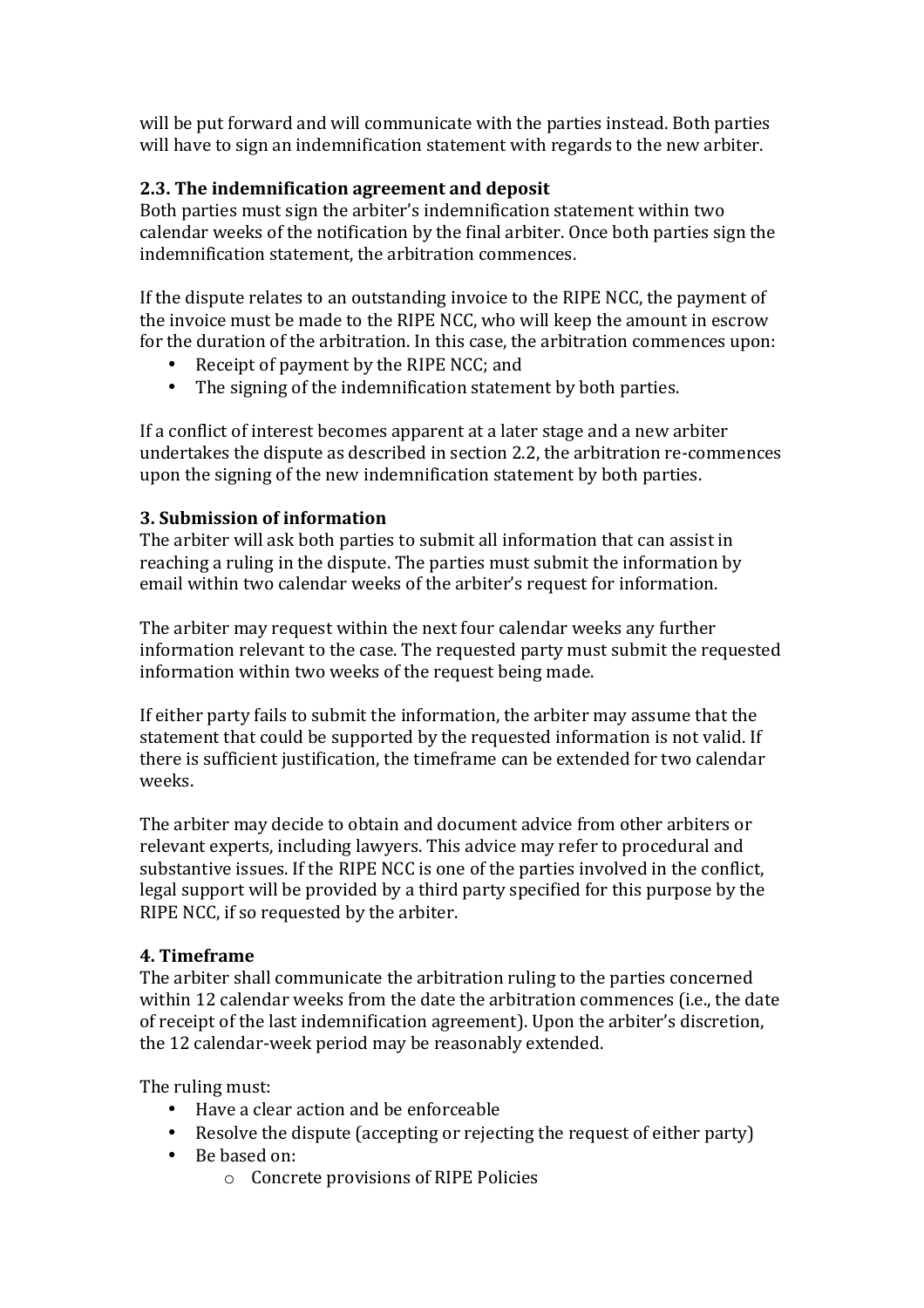- $\circ$  Publicly available RIPE NCC documents
- $\circ$  The information provided by the parties

The ruling may include recommendations on different aspects of the case and it may include a recommendation on how to execute or implement the ruling.

#### **5.** Execution of ruling

The parties have two calendar weeks from the date the ruling is communicated to comply with the ruling unless one or both parties submit(s) the dispute to a Dutch or other competent national court within that period.

If either party does not comply with the ruling and does not submit the dispute to a Dutch or other competent national court within two calendar weeks, the RIPE NCC Standard Service Agreement with that party will be terminated as described in the RIPE NCC procedural document, "Closure of Members, Deregistration of Internet Number Resources and Legacy Internet Resources".

If the RIPE NCC is a party in the dispute, it will comply with the ruling. The RIPE NCC Standard Service Agreement of the other party will not be terminated because of non-compliance by the RIPE NCC.

## **6. Transparency of the procedure**

The arbiter will publish an arbitration case report on www.ripe.net regarding the ruling and/or recommendations provided to the parties involved or to the RIPE community. The published report will include the names of the involved parties.

# **7. Procedural costs**

Reasonable procedural costs incurred during the arbitration will be covered by the losing party. Reasonable costs are costs essential for the settlement of the dispute, including costs for clerical support or external legal advice. These costs must be below €5,000.

## **D.** The role of the Arbiters Panel for allocation or assignment of Internet **number resources to the RIPE NCC**

The arbiters evaluate requests from the RIPE NCC for Internet number resource allocations or assignments according to the RIPE Policy "[Allocating/Assigning](http://www.ripe.net/publications/docs/allocating-assigning-resources) Resources to the RIPE NCC".

The RIPE NCC requests the Internet number resources in accordance with the procedure that Members follow for these types of requests. The RIPE NCC IP Resource Analyst (IPRA) that receives the request will inform the arbiters of the request and give a formal written opinion on whether the request is consistent with current RIPE Policies.

The arbiter whose name is at the top of the list will take responsibility for processing the request and for concluding and making a final call on the decision.